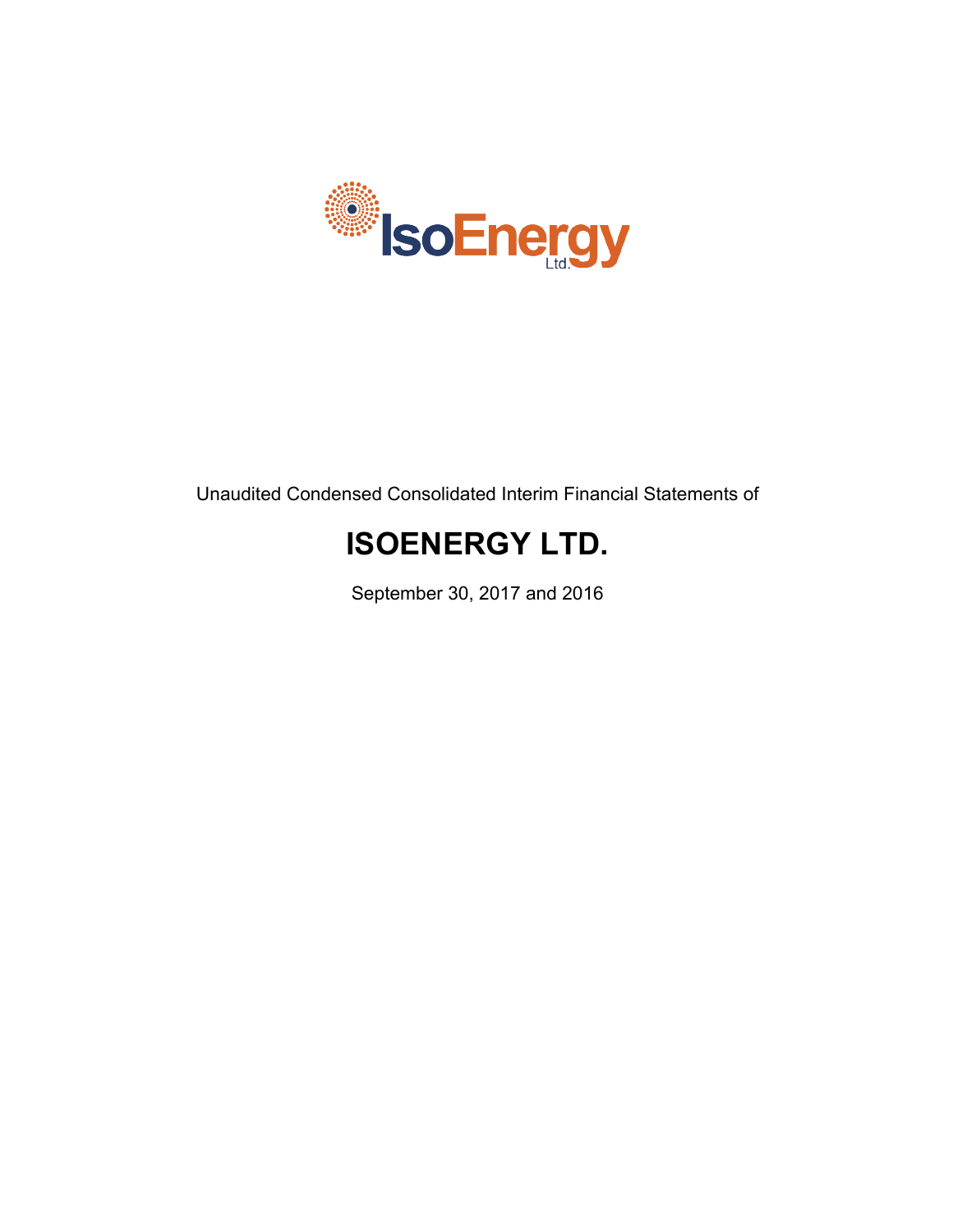# **ISOENERGY LTD. CONDENSED CONSOLIDATED INTERIM STATEMENTS OF FINANCIAL POSITION** (Expressed in Canadian Dollars)

(Unaudited) As at

|                                          | <b>Note</b><br>September 30, 2017 |    |             | December 31, 2016 |
|------------------------------------------|-----------------------------------|----|-------------|-------------------|
| <b>ASSETS</b>                            |                                   |    |             |                   |
| <b>Current</b>                           |                                   |    |             |                   |
| Cash                                     |                                   | \$ | 4,158,496   | \$<br>6,491,460   |
| Accounts receivable                      |                                   |    | 10,547      | 159,440           |
| Prepaid expenses                         |                                   |    | 19,315      | 54,700            |
|                                          |                                   |    | 4,188,358   | 6,705,600         |
| <b>Non-Current</b>                       |                                   |    |             |                   |
| Deposit                                  | 8(b)                              |    | 5,452       | 5,452             |
| Equipment                                | 6                                 |    | 65,721      | 88,754            |
| Exploration and evaluation assets        | $\overline{7}$                    |    | 38,554,483  | 32,991,814        |
| <b>TOTAL ASSETS</b>                      |                                   | \$ | 42,814,014  | \$<br>39,791,620  |
| <b>LIABILITIES</b>                       |                                   |    |             |                   |
| <b>Current</b>                           |                                   |    |             |                   |
| Accounts payable and accrued liabilities |                                   | \$ | 221,753     | \$<br>289,097     |
| Flow-through share premium liability     | 8(a)                              |    | 147,718     | 179,212           |
|                                          |                                   |    | 369,471     | 468,309           |
| <b>Non-Current</b>                       |                                   |    |             |                   |
| Deferred income tax liability            |                                   |    | 251,128     | 136,588           |
| <b>TOTAL LIABILITIES</b>                 |                                   |    | 620,599     | 604,897           |
| <b>EQUITY</b>                            |                                   |    |             |                   |
| Share capital                            | 10                                |    | 44,594,716  | 40,645,694        |
| Share option reserve                     | 10                                |    | 2,230,073   | 1,086,333         |
| Deficit                                  |                                   |    | (4,631,374) | (2, 545, 304)     |
| <b>TOTAL EQUITY</b>                      |                                   |    | 42,193,415  | 39,186,723        |
| TOTAL LIABILITIES AND EQUITY             |                                   | \$ | 42,814,014  | \$<br>39,791,620  |

**Nature of operations (Note 2) Commitments (Note 8)**

The accompanying notes are an integral part of the condensed consolidated interim financial statements These condensed consolidated interim financial statements were authorized for issue by the Board of Directors on November 6, 2017

**"***Craig Parry***" "***Trevor Thiele***"**

**Craig Parry, CEO, Director Trevor Thiele, Director**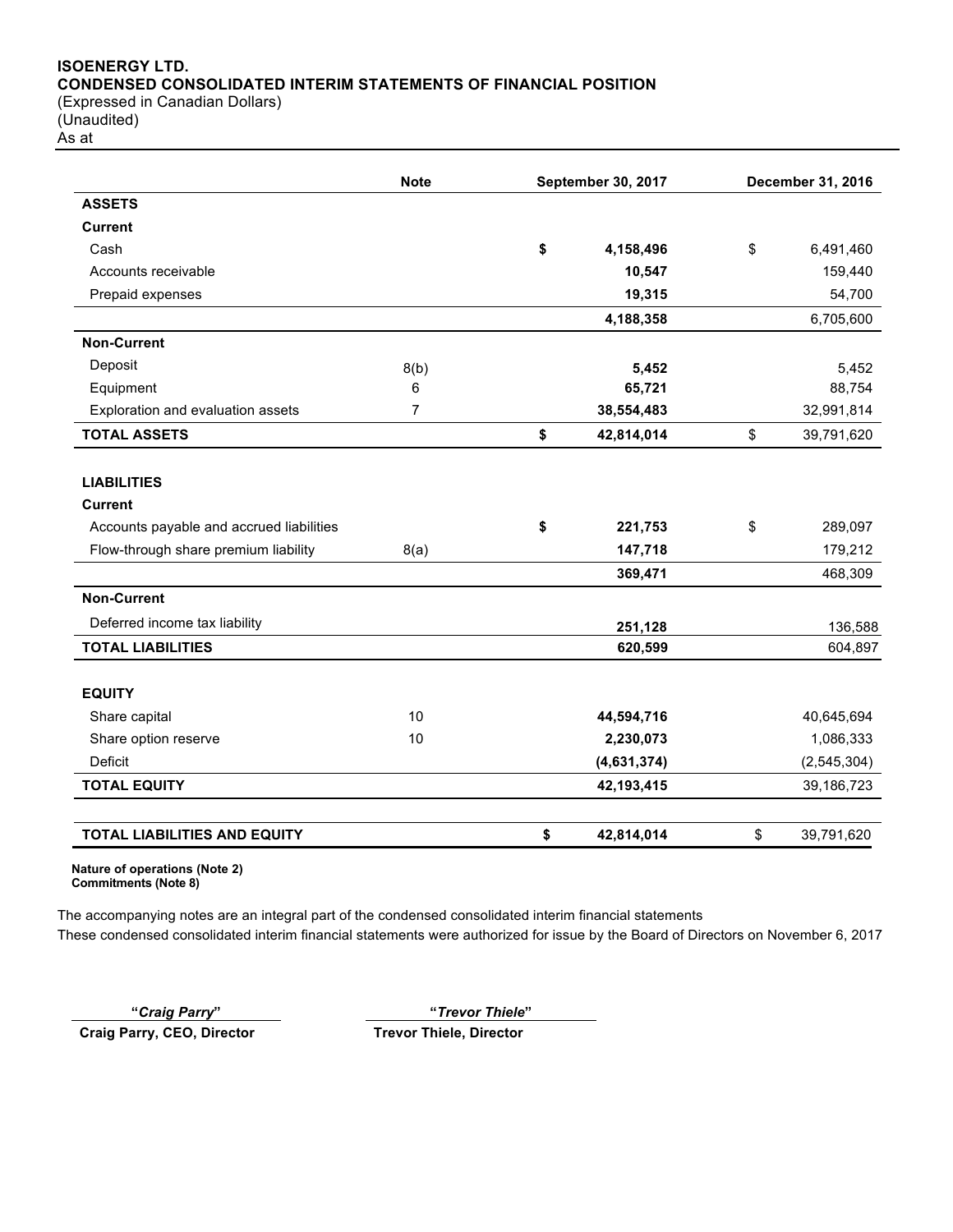# **ISOENERGY LTD. CONDENSED CONSOLIDATED INTERIM STATEMENTS OF LOSS AND COMPREHENSIVE LOSS**

(Expressed in Canadian Dollars)

(Unaudited)

|                                                                                |             | For the three months ended<br>September 30 |                   |      |                   | For the nine months ended<br>September 30 |                    |                   |
|--------------------------------------------------------------------------------|-------------|--------------------------------------------|-------------------|------|-------------------|-------------------------------------------|--------------------|-------------------|
|                                                                                | <b>Note</b> |                                            | 2017              | 2016 |                   | 2017                                      |                    | 2016              |
| Share-based compensation<br>Administrative salaries, contract and              | 10          | \$                                         | 259,821           | \$   |                   | \$                                        | 840,758            | \$                |
| director fees<br>Investor relations                                            |             |                                            | 172,592<br>39,378 |      | 189,651           |                                           | 536,373<br>150,734 | 277,895           |
| Office and administrative<br>Professional and consultant fees                  |             |                                            | 35,902<br>173,224 |      | 18,885<br>261,211 |                                           | 112,407<br>287,851 | 46,590            |
| Travel                                                                         |             |                                            | 16,624            |      | 13,370            |                                           | 136,189            | 275,117<br>45,700 |
| Public company costs                                                           |             |                                            | 29,499            |      | 10,000            |                                           | 60,696             | 10,000            |
| Employee relocation expense<br><b>Exploration costs</b>                        |             |                                            | 10                |      | 8,578             |                                           | 301                | 72,658            |
| Interest income                                                                |             |                                            | (14, 183)         |      |                   |                                           | (14, 629)          |                   |
| Loss from operations                                                           |             |                                            | (712, 867)        |      | (501,695)         |                                           | (2, 110, 680)      | (727, 960)        |
| Deferred income tax recovery                                                   | 9           |                                            | 95,885            |      | 72,199            |                                           | 24,610             | 72,199            |
| Loss and comprehensive loss                                                    |             | \$                                         | (616, 982)        | \$   | (429, 496)        | \$                                        | (2,086,070)        | \$<br>(655, 761)  |
| Loss per common share - basic<br>and diluted                                   |             | \$                                         | (0.01)            | \$   | (0.01)            | \$                                        | (0.05)             | \$<br>(0.04)      |
| Weighted average number of<br>common shares outstanding -<br>basic and diluted |             |                                            | 45,511,097        |      | 35,963,392        |                                           | 42,689,225         | 15,397,102        |

The accompanying notes are an integral part of the condensed consolidated interim financial statements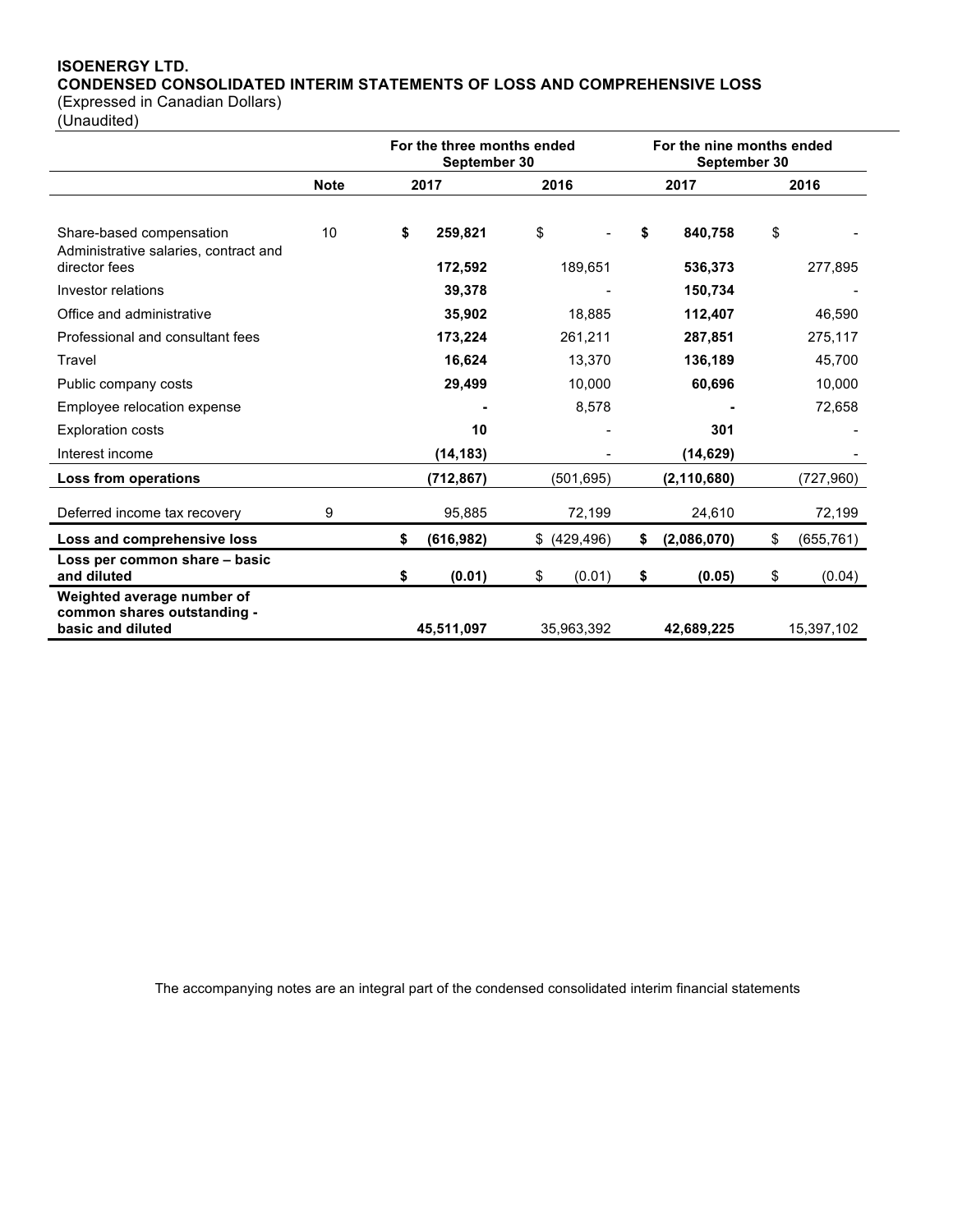# **ISOENERGY LTD. CONDENSED CONSOLIDATED INTERIM STATEMENTS OF CHANGES IN EQUITY**

(Expressed in Canadian Dollars)

(Unaudited)

|                                                         | <b>Note</b> | Number of<br>Common<br><b>Shares</b> |    | <b>Share Capital</b> | <b>Share option</b><br>reserve | <b>Deficit</b>      |    | <b>Total</b> |
|---------------------------------------------------------|-------------|--------------------------------------|----|----------------------|--------------------------------|---------------------|----|--------------|
| Balance as at February 2, 2016                          | 10(d)       | 1                                    | \$ | 1                    | \$<br>۰.                       | \$                  | \$ | 1            |
| Shares issued for exploration and<br>evaluation assets  | 10(e)(f)    | 30,000,000                           |    | 30,000,000           |                                |                     |    | 30,000,000   |
| Shares issued for cash                                  | 10(i)       | 8,049,700                            |    | 8,231,520            |                                |                     |    | 8,231,520    |
| Premium on flow-through shares                          | 8(a)        |                                      |    | (181, 820)           |                                |                     |    | (181, 820)   |
| Shares issued for finder's fee                          | 10(i)       | 8,580                                |    | 8,580                |                                |                     |    | 8,580        |
| Share issuance costs<br>Shares issued to settle amounts | 10(j)       |                                      |    | (398, 849)           |                                |                     |    | (398, 849)   |
| due to NexGen                                           | 10(g)       | 450,000                              |    | 450,000              |                                |                     |    | 450,000      |
| Loss for the period                                     |             |                                      |    |                      | $\blacksquare$                 | (655, 761)          |    | (655, 761)   |
| <b>Balance as at September 30,</b><br>2016              |             | 38,508,281                           | \$ | 38,109,432           | \$                             | \$<br>(655, 761)    |    | \$37,453,671 |
|                                                         |             |                                      |    |                      |                                |                     |    |              |
| Balance as at January 1, 2017                           |             | 41,060,549                           | S  | 40,645,694           | \$<br>1,086,333                | \$<br>(2, 545, 304) | S  | 39,186,723   |
| Shares issued for exploration and<br>evaluation assets  | 10(b)(c)    | 4,000,000                            |    | 3,040,000            |                                |                     |    | 3,040,000    |
| Shares issued for cash                                  | 10(a)       | 999,999                              |    | 1,099,999            |                                |                     |    | 1,099,999    |
| Premium on flow-through shares                          | 8(a)        |                                      |    | (130,000)            |                                |                     |    | (130,000)    |
| Share issuance costs                                    | 10(a)       |                                      |    | (60, 977)            |                                |                     |    | (60, 977)    |
| Share-based payments                                    | 10          |                                      |    |                      | 1,143,740                      |                     |    | 1,143,740    |
| Loss for the period                                     |             |                                      |    |                      |                                | (2,086,070)         |    | (2,086,070)  |
| Balance as at September 30,<br>2017                     |             | 46.060.548                           | S. | 44,594,716           | \$2,230,073                    | \$<br>(4,631,374)   | \$ | 42,193,415   |

The accompanying notes are an integral part of the condensed consolidated interim financial statement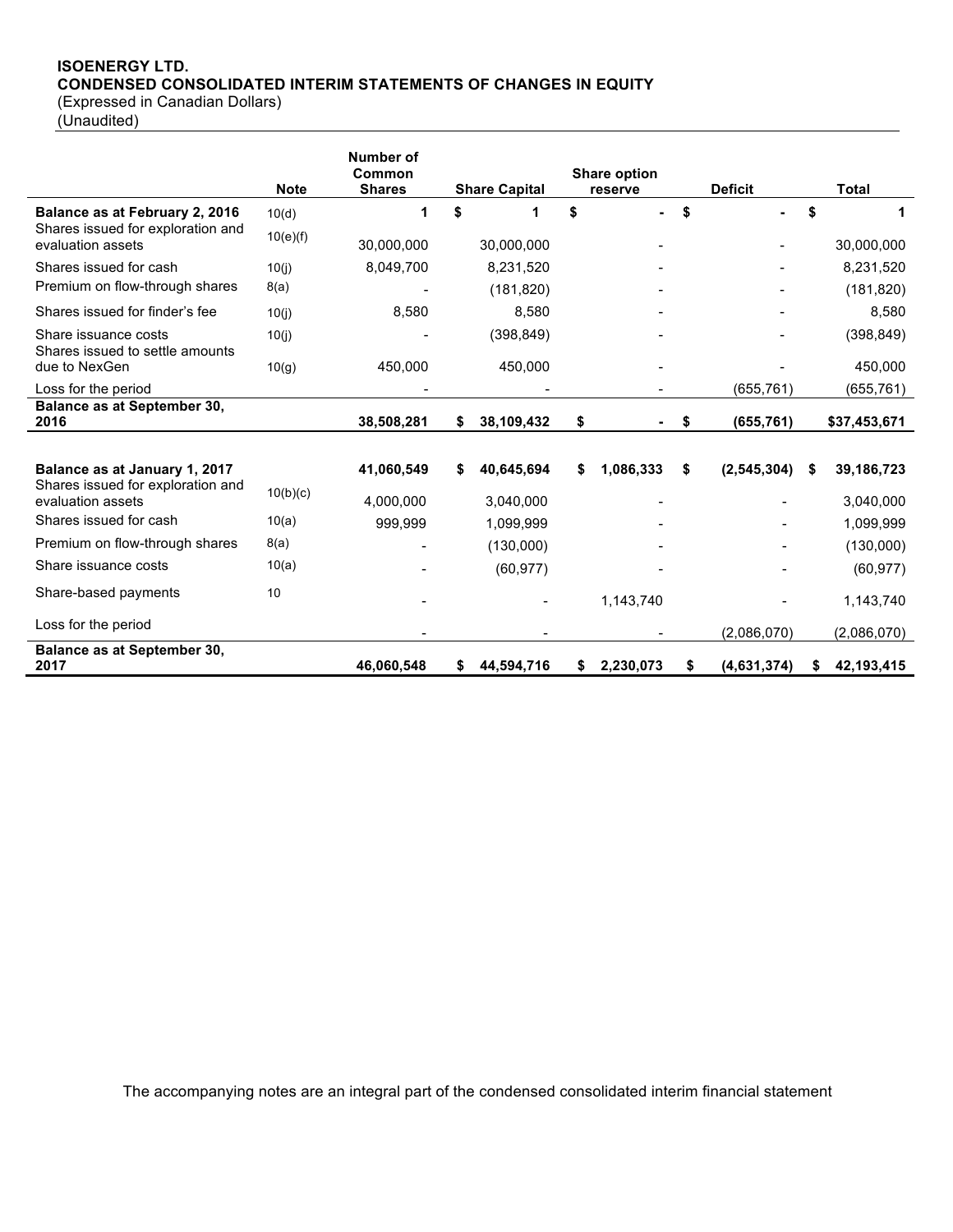# **ISOENERGY LTD. CONDENSED CONSOLIDATED INTERIM STATEMENTS OF CASH FLOWS** (Expressed in Canadian Dollars)

(Unaudited) For the nine months ended

|                                                       | <b>September 30, 2017</b> | <b>September 30, 2016</b> |                       |  |
|-------------------------------------------------------|---------------------------|---------------------------|-----------------------|--|
| Cash flows from (used in) operating activities        |                           |                           |                       |  |
| Loss for the period                                   | \$<br>(2,086,070)         | \$                        | (655, 761)            |  |
| Items not involving cash:                             |                           |                           |                       |  |
| Share-based payments                                  | 840,758                   |                           |                       |  |
| Deferred income tax expense                           | (24, 610)                 |                           | (72, 199)             |  |
| Depreciation expense                                  | 3,713                     |                           |                       |  |
| Changes in non-cash working capital                   |                           |                           |                       |  |
| Account receivable                                    | 148,893                   |                           | (60, 978)             |  |
| Prepaid expenses<br>Deposit                           | 35,385                    |                           | (20, 725)<br>(5, 452) |  |
| Accounts payable and accrued liabilities              | (67, 345)                 |                           | 283,569               |  |
|                                                       | \$<br>(1, 149, 276)       | \$                        | (531, 546)            |  |
| Cash flows used in investing activities               |                           |                           |                       |  |
| Acquisition of exploration and evaluation assets      | \$<br>(247,988)           | \$                        | (100,000)             |  |
| Additions to exploration and evaluation assets        | (1,947,141)               |                           | (484, 822)            |  |
| Additions to equipment                                | (5, 238)                  |                           | (96, 568)             |  |
|                                                       | \$<br>(2, 200, 367)       | \$                        | (681, 390)            |  |
| Cash flows provided by (used in) financing activities |                           |                           |                       |  |
| Share issued                                          | \$<br>1,099,999           | \$                        | 8,681,521             |  |
| Share issuance costs                                  | (83, 320)                 |                           | (390, 269)            |  |
| Liability to issue shares                             |                           |                           | 25,750                |  |
|                                                       | \$<br>1,016,679           | \$                        | 8,317,002             |  |
| Change in cash                                        | \$<br>(2, 332, 964)       | \$                        | 7,104,066             |  |
| Cash, beginning of period                             | 6,491,460                 |                           |                       |  |
| Cash, end of period                                   | \$<br>4,158,496           | \$                        | 7,104,066             |  |

The accompanying notes are an integral part of the condensed consolidated interim financial statement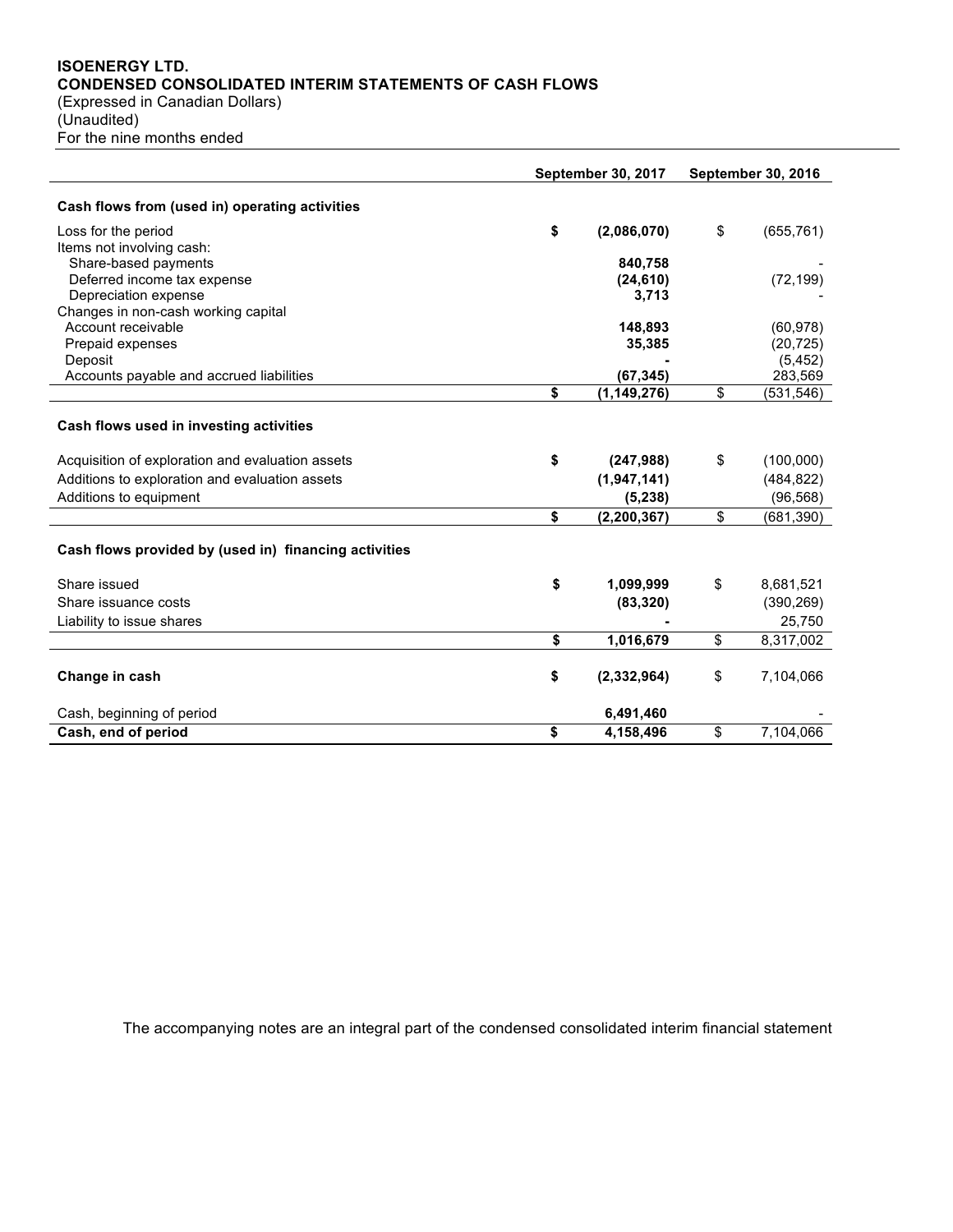#### **1. REPORTING ENTITY**

IsoEnergy Ltd. including its subsidiaries and predecessor companies (as described below, "Iso", or the "Company") is an exploration stage entity engaged in the acquisition, exploration and evaluation of uranium properties in Canada. The Company's registered and records office is located on the 25<sup>th</sup> Floor, 700 West Georgia Street, Vancouver, BC, V7Y 1B3.

Iso is the product of an amalgamation completed on October 12, 2016 between a company also called "IsoEnergy Ltd." ("Old Iso") and 1089338 B.C. Ltd. (a wholly owned subsidiary of NexGen Energy Ltd.), pursuant to section 269 of the British Columbia *Business Corporations Act* (the "Old Iso Merger"). Old Iso was incorporated on February 2, 2016 as a wholly owned subsidiary of NexGen Energy Ltd., ("NexGen") to hold certain exploration assets of NexGen. On June 17, 2016, certain exploration and evaluation assets were transferred from NexGen to Old Iso in consideration for 29 million common shares of Old Iso.

Pursuant to the Old Iso Merger, each outstanding common share of Old Iso was exchanged for one common share of Iso, which has the same business and capital structure as Old Iso. Pursuant to the Old Iso Merger, NexGen was issued one common share of the amalgamated entity in exchange for its one common share of 1089338 B.C. Ltd.

On October 13, 2016, Airesurf Network Holdings Inc. ("Airesurf") and 2532314 Ontario Ltd., a wholly owned subsidiary of Iso created for this purpose, amalgamated under the Ontario *Business Corporations Act* to form IsoOre Ltd., a wholly owned subsidiary of Iso (the "Airesurf Transaction") (Note 5).

Both the Airesurf Transaction and the Old Iso Merger were part of a series of transactions completed in connection with the Company's application to list its common shares on the TSX Venture Exchange (the "**TSXV**").

On October 19, 2016, Iso was listed on the TSXV as a Tier 2 Mining Issuer.

As of September 30, 2017 and after giving effect to a series of financings completed by way of private placement and shares issued on acquisition of exploration and evaluation assets, NexGen holds 63.9% of Iso's outstanding common shares.

# **2. NATURE OF OPERATIONS**

As an exploration stage company, the Company does not have revenues and historically has recurring operating losses. As at September 30, 2017, the Company had accumulated losses of \$4,631,374 and working capital of \$3,966,605 (working capital is defined as current assets less accounts payable and accrued liabilities). The Company depends on external financing for its operational expenses.

The business of exploring for and mining of minerals involves a high degree of risk. As an exploration company, Iso is subject to risks and challenges similar to companies at a comparable stage. These risks include, but are not limited to, negative operating cash flow and dependence on third party financing; the uncertainty of additional financing; the limited operating history of Iso; the lack of known mineral resources or reserves; the influence of a large shareholder; alternate sources of energy and uranium prices; aboriginal title and consultation issues; risks related to exploration activities generally; reliance upon key management and other personnel; title to properties; uninsurable risks; conflicts of interest; permits and licenses; environmental and other regulatory requirements; political regulatory risks; competition; and the volatility of share prices.

The underlying value of Iso's exploration and evaluation assets is dependent upon the existence and economic recovery of mineral reserves and is subject to, but not limited to, the risks and challenges identified above. Changes in future business conditions or the failure to raise additional funds could require material write-downs of the carrying value of Iso's exploration and evaluation assets.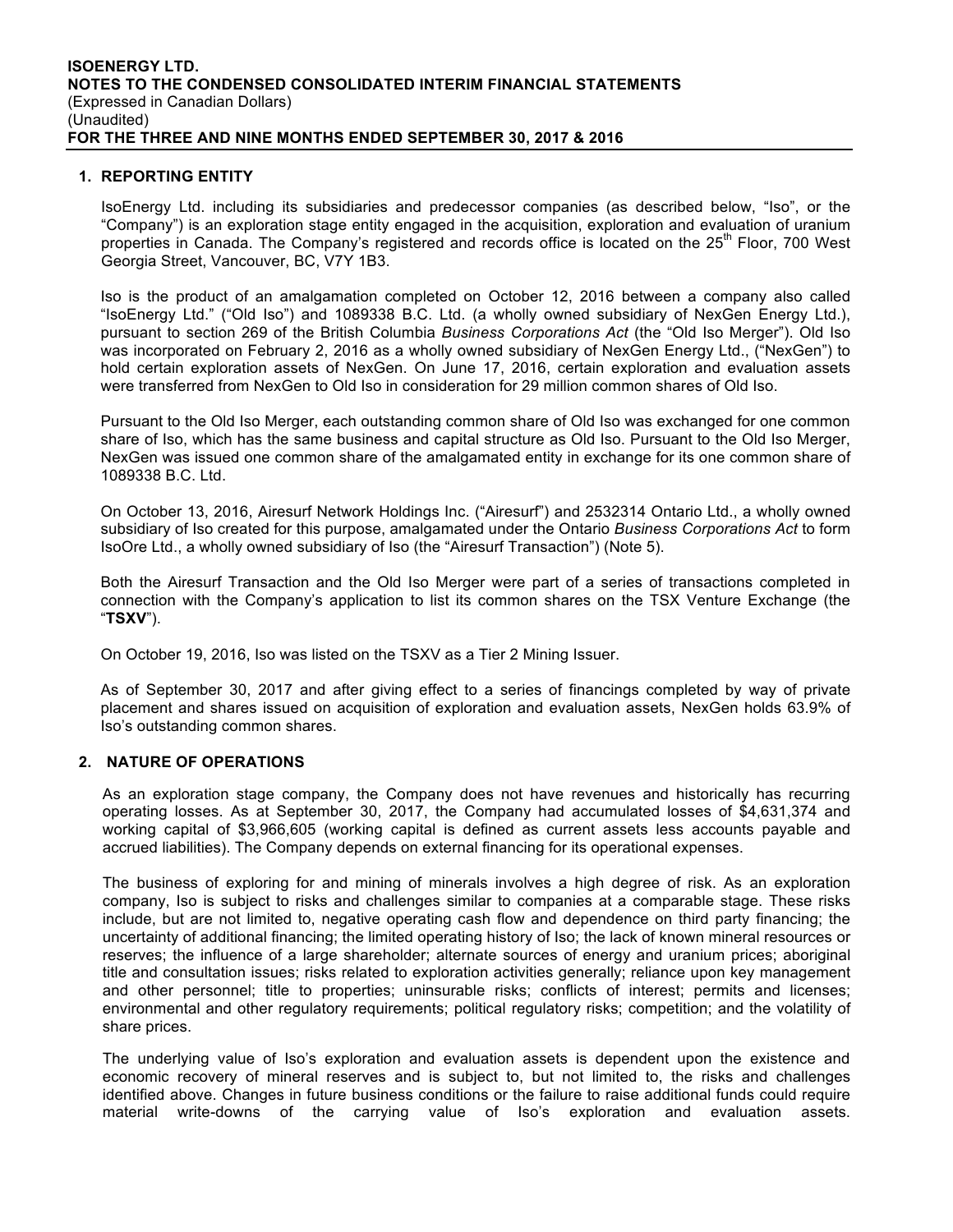#### **3. BASIS OF PRESENTATION**

#### **Statement of Compliance**

These condensed interim consolidated financial statements for the period ended September 30, 2017, including comparatives, have been prepared in accordance with International Accounting Standard ("IAS") 34 Interim Financial Reporting. They do not include all of the information required by International Reporting Standards ("IFRS") for annual financial statements and should be read in conjunction with the audited financial statements for the period ended and as at December 31, 2016.

#### **Basis of Presentation**

These condensed consolidated interim financial statements have been prepared on a historical cost basis, except for certain financial instruments which have been measured at fair value. In addition, these condensed consolidated interim financial statements have been prepared using the accrual basis of accounting except for cash flow information. All monetary references expressed in these notes are references to Canadian dollar amounts ("\$"). These condensed consolidated interim financial statements are presented in Canadian dollars, which is the functional currency of the Company and its subsidiary.

#### **Critical accounting judgments, estimates and assumptions**

The preparation of the condensed consolidated interim financial statements requires management to make judgments, estimates and assumptions that affect the reported amounts of assets, liabilities, and contingent liabilities at the date of the financial statements and the reported amounts of revenues and expenses during the reporting period. Estimates and assumptions are continuously evaluated and are based on management's experience and other factors, including expectations of future events that are believed to be reasonable in the circumstances. Uncertainty about these judgments, estimates and assumptions could result in outcomes that could require a material adjustment to the carrying amount of the asset or liability affected in future periods.

Information about significant areas of estimation uncertainty considered by management in preparing the financial statements are set out in Note 3 to the audited financial statements for the period ended December 31, 2016 and have been consistently followed in preparation of these condensed consolidated interim financial statements.

# **4. SIGNIFICANT ACCOUNTING POLICIES**

The accounting policies followed by the Company are set out in Note 4 to the audited financial statements for the period ended December 31, 2016 and have been consistently followed in preparation of these condensed consolidated interim financial statements except for the following policies:

#### **Future Accounting Pronouncements:**

The following standards have not been adopted by the Company and are being evaluated:

IFRS 9 is a new standard that replaced IAS 39 for classification and measurement of financial instruments, effective for annual periods beginning on or after January 1, 2018. The extent of the impact of adoption of the standard has not yet been determined.

IFRS 16 is a new standard that will replace IAS 17 for the accounting and measurement of leases with a term of more than 12 months, effective for annual periods beginning on or after January 1, 2019. The Company does not expect the standard to have a material impact on its financial statements.

IFRS 2 is an amended standard to clarify how to account for certain types of share-based payment transactions, effective for annual periods beginning on or after January 1, 2018. The amendments provide for the effects of vesting and non-vesting conditions on the measurement of cash-settled share-based payments, share-based payment transactions with a net settlement feature for withholding tax obligations,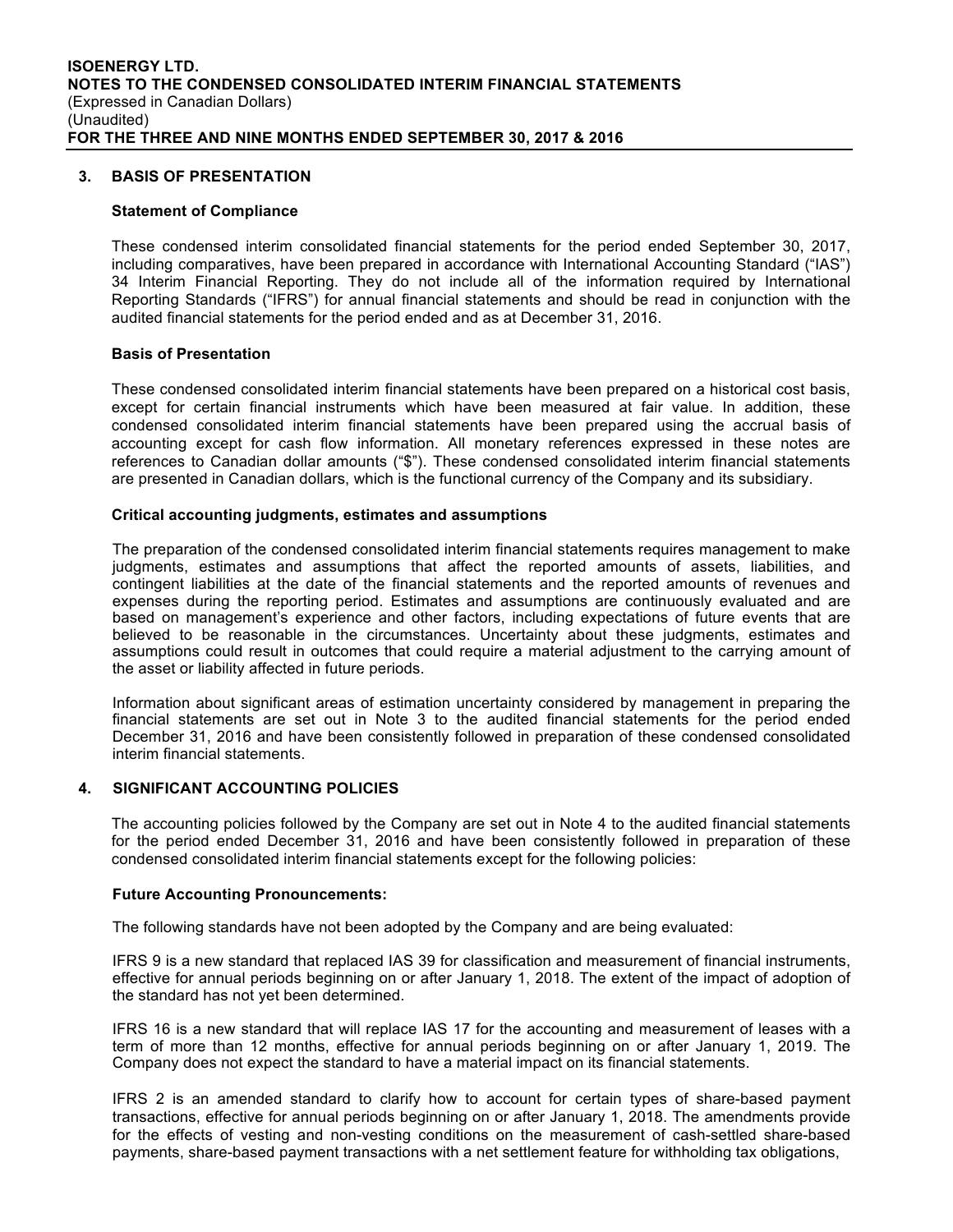# **4. SIGNIFICANT ACCOUNTING POLICIES (continued)**

and a modification to the terms and conditions of a share-based payment that changes the classification of the transaction from cash-settled to equity-settled. The extent of the impact of adoption of the amended standard has not yet been determined.

# **5. AIRESURF TRANSACTION**

On October 13, 2016, pursuant to the Airesurf Transaction, each issued and outstanding Airesurf common share was exchanged for 0.020833 Iso common shares. Pursuant to the Airesurf Transaction, Iso issued 302,881 common shares to former shareholders of Airesurf, representing approximately 1% of the then issued and outstanding common shares of Iso. The Airesurf Transaction did not have any effect on the business or financial condition of Iso. For a further description of the Airesurf Transaction see the Form 2B on www.sedar.com, under Iso's profile.

The purchase price has been allocated to the assets acquired and the liabilities assumed as a result of the transaction based on their fair values on the closing date of the Airesurf Transaction. The excess of the purchase price over the fair value of the identifiable net assets acquired was included in the statement of loss and comprehensive loss for the period ended December 31, 2016 as a TSXV listing cost:

| Purchase price:             |    |          |
|-----------------------------|----|----------|
| Fair value of shares issued | S  | 302,881  |
| Transaction costs           |    | 210,141  |
|                             | S. | 513,022  |
| Purchase price allocation:  |    |          |
| Cash                        |    | 1,057    |
| Accounts payable            |    | (53,114) |
|                             | S  | (52,057) |
| Net purchase price expensed | ß. | 565,079  |

# **6. EQUIPMENT**

The following is a summary of the equipment:

|                                                              | Computing<br><b>Software</b><br>equipment |                | <b>Field</b><br>equipment |                  | <b>Office furniture</b><br>and leasehold<br><i>improvements</i> |                | Total |            |                  |
|--------------------------------------------------------------|-------------------------------------------|----------------|---------------------------|------------------|-----------------------------------------------------------------|----------------|-------|------------|------------------|
| Cost                                                         |                                           |                |                           |                  |                                                                 |                |       |            |                  |
| Balance, February 2, 2016                                    | \$                                        |                | \$                        |                  | \$                                                              |                | \$    |            | \$               |
| Additions                                                    |                                           | 8,439          |                           | 64,947           |                                                                 | 27,092         |       | 11,776     | 112,254          |
| Balance, December 31, 2016                                   |                                           | 8,439          |                           | 64,947           |                                                                 | 27,092         |       | 11,776     | 112,254          |
| <b>Additions</b>                                             |                                           | 3,911          |                           |                  |                                                                 |                |       | 1,327      | 5,238            |
| Balance, September 30, 2017                                  | \$                                        | 12,350         |                           | 64,947           |                                                                 | 27,092         | S     | 13,103     | \$<br>117,492    |
| <b>Accumulated depreciation</b><br>Balance, February 2, 2016 | \$                                        |                | \$                        |                  | \$                                                              |                | \$    |            | \$               |
| Depreciation<br>Balance, December 31, 2016                   |                                           | 2,320<br>2,320 |                           | 17,860<br>17,860 |                                                                 | 2,710<br>2,710 |       | 610<br>610 | 23,500<br>23,500 |
| <b>Depreciation</b>                                          |                                           | 3,241          |                           | 19,423           |                                                                 | 3,658          |       | 1,949      | 28,271           |
| Balance, September 30, 2017                                  | \$                                        | 5,561          | S                         | 37,283           | \$                                                              | 6,368          | \$    | 2,559      | \$<br>51,771     |
| Net book value:                                              |                                           |                |                           |                  |                                                                 |                |       |            |                  |
| Balance, December 31, 2016                                   | \$                                        | 6,119          | \$                        | 47,087           | \$                                                              | 24,382         | \$    | 11,166     | \$<br>88,754     |
| Balance, September 30, 2017                                  | S                                         | 6,789          |                           | 27,664           |                                                                 | 20,724         |       | 10,544     | \$<br>65,721     |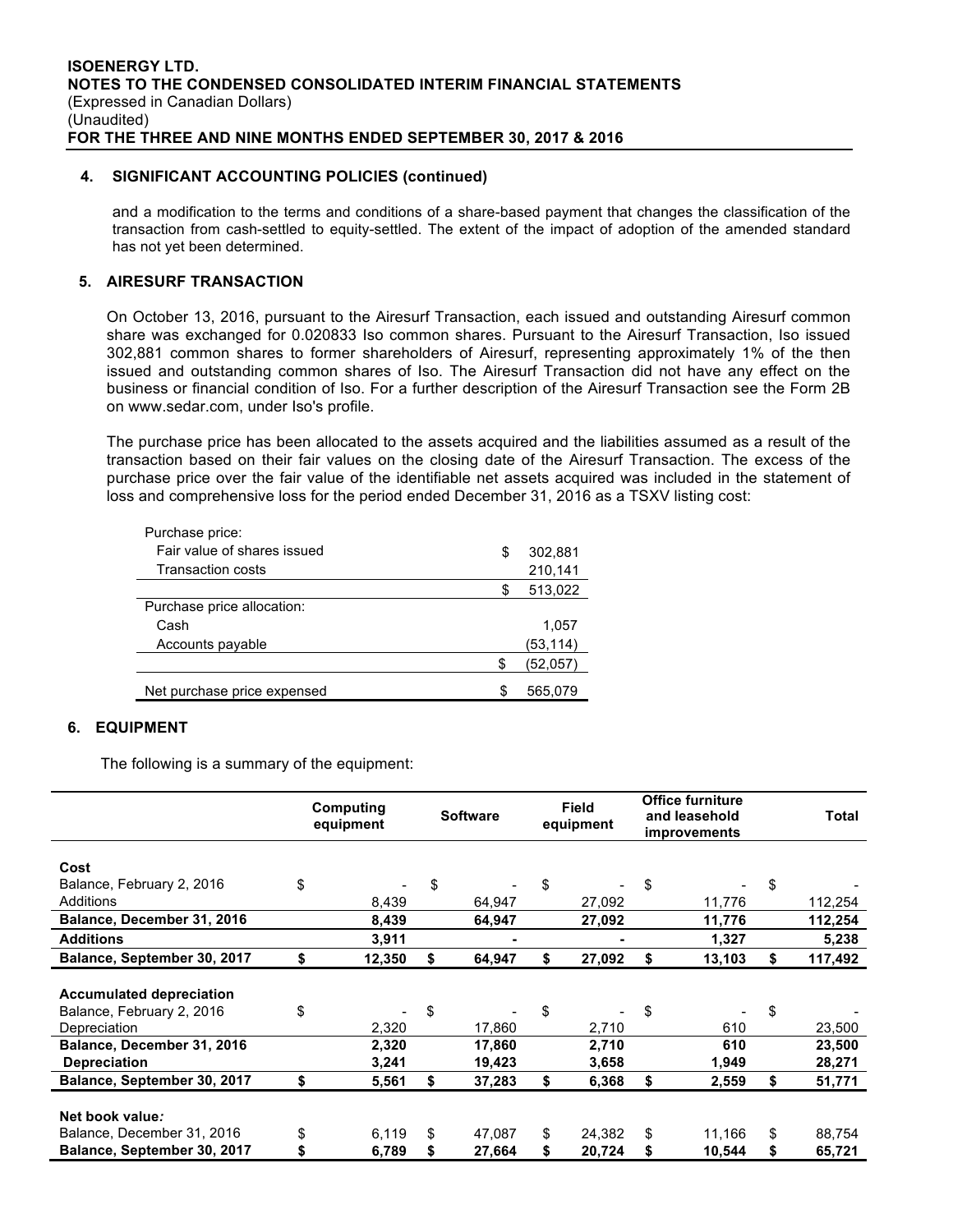# **7. EXPLORATION AND EVALUATION ASSETS**

The following is a summary of the acquisition costs and expenditures on the Company's exploration and evaluation assets:

|                             | <b>Note</b> | For the nine months<br>ended September<br>30, 2017 | For the period from<br>February 2, to<br>December 31, 2016 |            |  |
|-----------------------------|-------------|----------------------------------------------------|------------------------------------------------------------|------------|--|
| <b>Acquisition costs:</b>   |             |                                                    |                                                            |            |  |
| Balance, opening            |             | \$<br>30,100,000                                   | \$                                                         |            |  |
| Additions                   | a, b, c     | 3,287,988                                          |                                                            | 30,100,000 |  |
| Balance, closing            |             | \$<br>33,387,988                                   | \$                                                         | 30,100,000 |  |
| Deferred exploration costs: |             |                                                    |                                                            |            |  |
| Balance, opening            |             | \$<br>2,891,814                                    | \$                                                         |            |  |
| Additions:                  |             |                                                    |                                                            |            |  |
| Drilling                    |             | 1,150,051                                          |                                                            | 1,197,163  |  |
| Geological and geophysical  |             | 160,744                                            |                                                            | 719,176    |  |
| Labour and wages            |             | 340,261                                            |                                                            | 375,920    |  |
| Share-based compensation    |             | 302,982                                            |                                                            | 256,420    |  |
| Geochemistry and assays     |             | 140,146                                            |                                                            | 151,190    |  |
| Camp costs                  |             | 107,557                                            |                                                            | 119,460    |  |
| Travel and other            |             | 72,940                                             |                                                            | 72,485     |  |
| <b>Total additions</b>      |             | \$<br>2,274,681                                    | \$                                                         | 2,891,814  |  |
| Balance, closing            |             | \$<br>5,166,495                                    | \$                                                         | 2,891,814  |  |
| <b>Total costs, closing</b> |             | \$<br>38.554.483                                   | \$                                                         | 32.991.814 |  |

All claims are subject to minimum expenditure commitments and annual reviews. Annual review dates for each claim are staggered over the year. The Company expects to incur the minimum expenditures to maintain the claims.

**(a)** On June 17, 2016, Old Iso entered into a transfer agreement with NexGen pursuant to which certain of its exploration assets were transferred to Old Iso. These assets included the following mineral properties: Radio, Thorburn Lake, 2Z Lake, Madison and Carlson Creek (collectively, the "Transferred Property Interests"). Old Iso issued 29,000,000 common shares, valued at \$29,000,000, in exchange for the Transferred Property Interests.

# **Radio property**

The Radio property is located in Northern Saskatchewan and was acquired from NexGen on June 17, 2016. Pursuant to an option agreement (as amended), upon incurring \$10,000,000 of expenditures on the Radio Project by July 5, 2017, the Company had the right to earn a 70% right, title and interest in the Radio property. In May 2017 the Company paid the optionors \$105,000 in cash, pursuant to the terms of the option agreement and as consideration for a previous amendment to the terms thereof. On July 5, 2017 the Company acquired 100% of the Radio property in exchange for 3,000,000 common shares of Iso, valued at \$2,340,000 and the payment of the optionors' legal fees of \$15,050. The Radio property is subject to a 2% net smelter royalty and a 2% gross overriding royalty on production from the property. The gross overriding royalty applies only to gems and gemstones.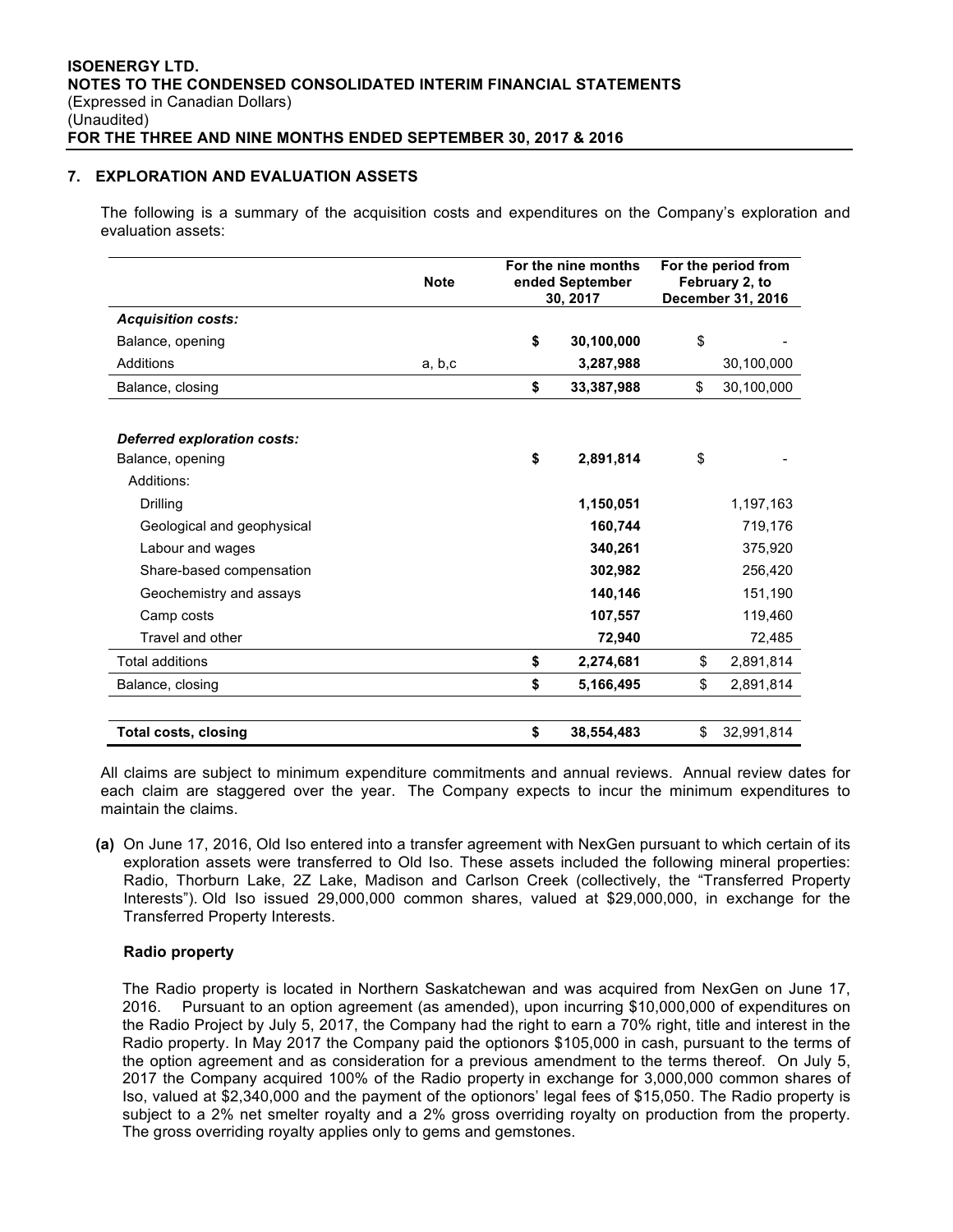# **7. EXPLORATION AND EVALUATION ASSETS (continued)**

#### **Thorburn Lake property**

Iso holds a 100% interest in the Thorburn Lake property, subject to a 1% net smelter return royalty (NSR) and a 10% carried interest. The carried interest can be converted to an additional 1% NSR at the holder's option upon completion of a bankable feasibility study.

# **(b) Thorburn North property**

On June 30, 2016, Old Iso acquired a 100% interest in the Thorburn North property in exchange for a cash payment of \$100,000 and \$1,000,000 worth of Iso common shares.

#### **(c) Geiger property**

On August 8, 2017 Iso acquired a 100% interest in three mineral claims constituting the 4,188 hectare Geiger Property in the Eastern Athabasca Basin of Saskatchewan in exchange for 1,000,000 common shares in the Company, valued at \$700,000 and a cash payment of \$100,000.

# **8. COMMITMENTS**

#### **(a) Flow-through expenditures**

The Company raises funds through the issuance of flow-through shares. Based on Canadian tax law, the Company is required to spend this amount on eligible exploration expenditures by December 31 of the year after the year in which the shares are issued.

The premium paid for a flow-through share, which is the price paid for the share over the market price of the share, is recorded as a flow-through share premium liability. The liability is subsequently reduced when the required exploration expenditures are made, and accordingly, a recovery of flow-through premium is then recorded as a reduction of the deferred tax expense.

As of September 30, 2017, the Company must fulfil \$197,774 of the required eligible exploration expenditures before December 31, 2017 and a further \$1,100,000 by December 31, 2018. As the commitment is satisfied, the remaining balance of the flow-through premium liability will be recognized as income.

The flow-through share premium liability is comprised of:

|                                                                                                                | For the nine months<br>ended September 30,<br>2017 |            | For the period<br>from February 2 to<br>December 31, 2016 |           |  |
|----------------------------------------------------------------------------------------------------------------|----------------------------------------------------|------------|-----------------------------------------------------------|-----------|--|
| Balance, opening                                                                                               | S                                                  | 179.212    | \$                                                        |           |  |
| Liability incurred on flow-through shares issued<br>Settlement of flow-through share liability on expenditures |                                                    | 130,000    |                                                           | 393.464   |  |
| made                                                                                                           |                                                    | (161, 494) |                                                           | (214,252) |  |
| Balance, closing                                                                                               | S                                                  | 147.718    |                                                           | 179.212   |  |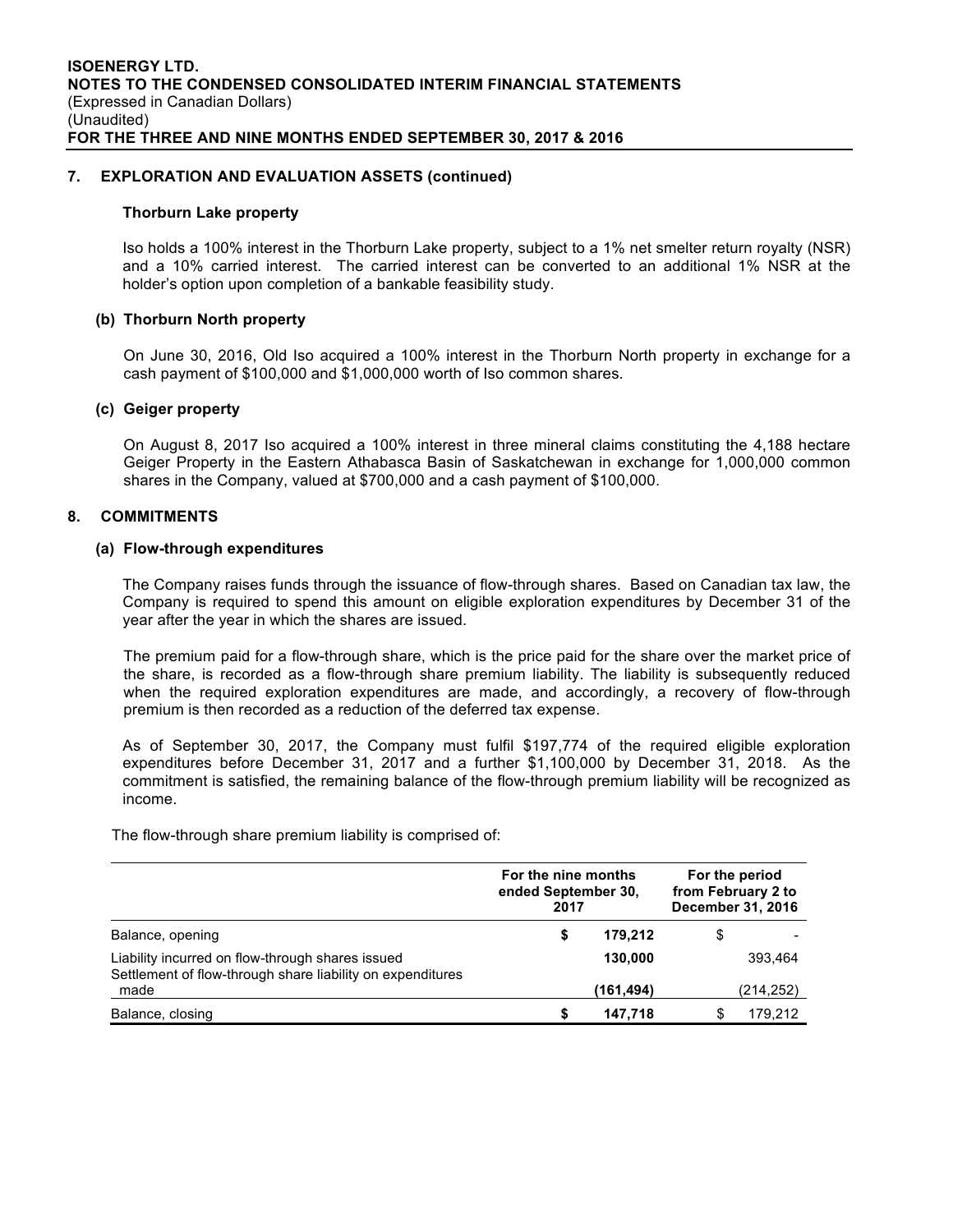#### **8. COMMITMENTS (continued)**

#### **(b) Office leases**

The Company has total office lease commitments at its Vancouver office as follows:

| 2017 | \$16,356 |
|------|----------|
| 2018 | \$65,424 |
| 2019 | \$43,616 |

In connection with the Company's Vancouver office lease, the Company paid a deposit of \$5,452 which will be applied to the final month's rent at the end of the term.

# **9. INCOME TAXES**

Deferred income tax expense (recovery) comprises:

|                                                                                      | For the three months ended<br>September 30 |           |   |          |  | For the nine months ended<br>September 30 |    |          |  |
|--------------------------------------------------------------------------------------|--------------------------------------------|-----------|---|----------|--|-------------------------------------------|----|----------|--|
|                                                                                      |                                            | 2017      |   | 2016     |  | 2017                                      |    | 2016     |  |
| Deferred income taxes related to operations<br>Release of flow-through share premium | S                                          | (82.212)  | S |          |  | 136.884                                   | \$ |          |  |
| liability                                                                            |                                            | (13, 673) |   | (72,199) |  | (161,494)                                 |    | (72,199) |  |
|                                                                                      | S                                          | (95, 885) | S | (72.199) |  | (24.610)                                  |    | (72,199) |  |

In the nine months ended September 30, 2017 the Company renounced \$1,776,429 (three months ended September 30, 2017 - \$150,423) of flow-through share expenditures. In the three and nine months ended September 30, 2016 the Company renounced \$793,487 of flow-through share expenditures.

# **10. SHARE CAPITAL**

**Authorized Capital** - Unlimited number of common shares with no par value.

#### **Issued**

For the nine months ended September 30, 2017:

- (a) On May 26, 2017 the Company issued 999,999 flow-through common shares at a price of \$1.10 per share for gross proceeds of \$1,099,999. Share issuance costs were \$60,977 (net of tax of \$22,343).
- (b) On July 5, 2017 Iso issued 3,000,000 common shares valued at \$2,340,000 (\$0.78 per share) as consideration for the acquisition of 100% of the Radio property (Note 7(a)).
- (c) On August 8, 2017 the Company issued 1,000,000 common shares valued at \$700,000 (\$0.70 per share) as consideration for the acquisition of Geiger property (Note 7(c)).

For the period ended December 31, 2016:

- (d) Upon incorporation on February 2, 2016, one common share of Old Iso at a value of \$1 was issued to NexGen.
- (e) On June 16, 2016, Old Iso issued 29,000,000 common shares to NexGen for the Transferred Property Interests (Note 7(a)).
- (f) On June 30, 2016, Old Iso issued 1,000,000 common shares as consideration for the acquisition of Thorburn North property (Note 7(b)).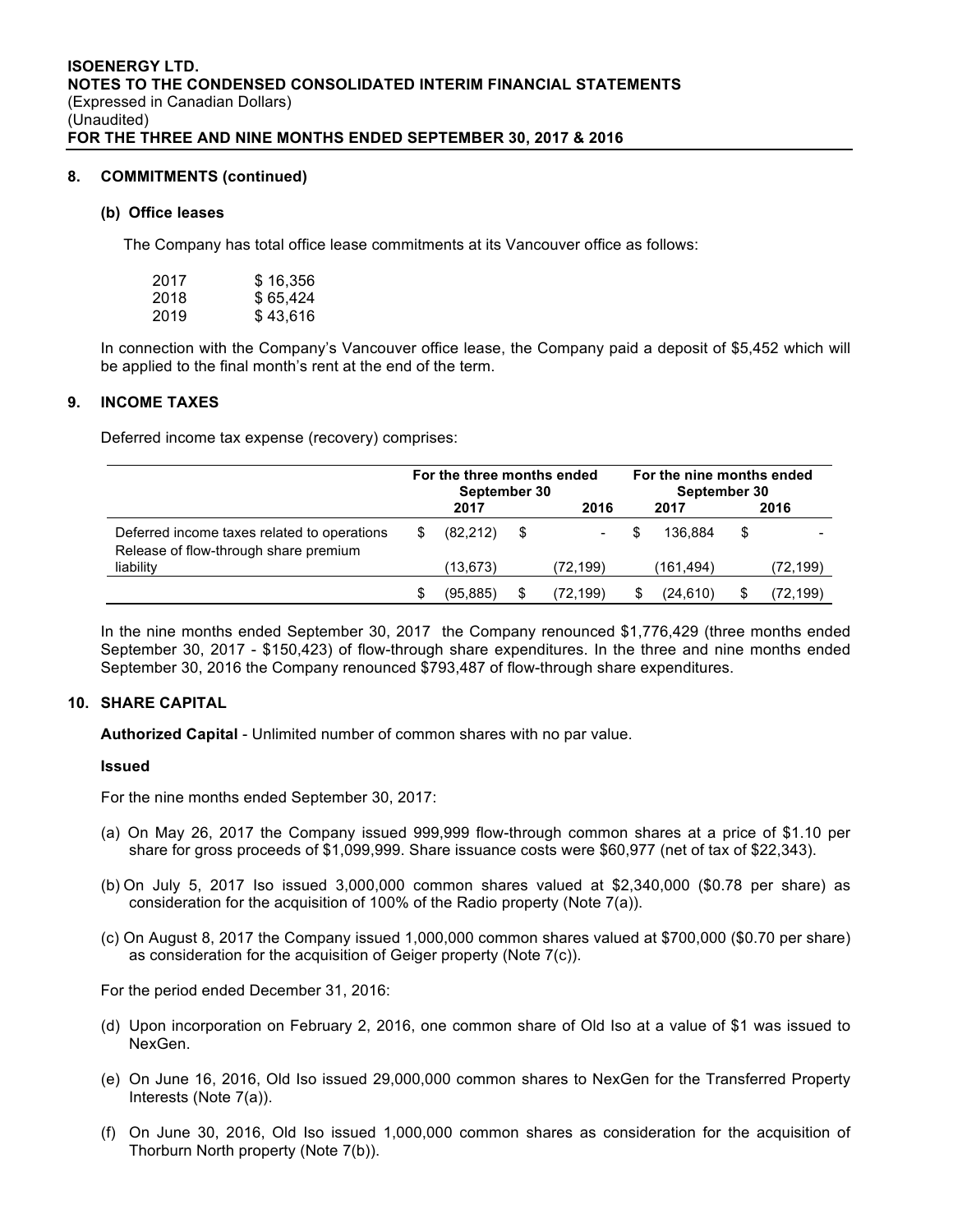# **10. SHARE CAPITAL (continued)**

- (g) On August 16, 2016, Old Iso issued 450,000 common shares to NexGen to settle \$450,000 due to NexGen for operational expenses paid by NexGen on Old Iso's behalf.
- (h) On October 12, 2016, Old Iso issued 1 common share to NexGen as part of the Old Iso Merger and each of the Old Iso shareholders exchanged their common shares of Old Iso for common shares of the Company on a one-for-one basis (Note 1).
- (i) On October 13, 2016, Iso issued 302,881 common shares to former Airesurf shareholders pursuant to the Airesurf Transaction (Note 5).
- (j) In the period ended December 31, 2016, the following private placements were completed by Old Iso and Iso:

| Date issued by:  | <b>Shares</b><br>issued | <b>Proceeds</b><br>per share | Gross<br>proceed | Cash<br>finders' fee | Other cash<br>share<br>issuance<br>costs | Net proceeds     |
|------------------|-------------------------|------------------------------|------------------|----------------------|------------------------------------------|------------------|
| June 30, 2016    | 2.033.000               | \$<br>1.00                   | 2.033.000<br>S   | \$<br>(3,300)        | \$<br>$\qquad \qquad \blacksquare$       | \$<br>2,029,700  |
| August 4, 2016   | 2.106.000               | \$<br>1.00                   | 2.106.000        |                      | (45, 885)                                | 2,060,115        |
| August 5, 2016   | 2,092,500               | \$<br>1.00                   | 2,092,500        | (95, 550)            | (64, 185)                                | 1,932,765        |
| August 5, 2016   | 1,818,200               | \$<br>1.10                   | 2,000,020        | (120,001)            | (61, 348)                                | 1,818,671        |
| October 11, 2016 | 132.950                 | \$<br>1.00                   | 132.950          | (7, 356)             |                                          | 125.594          |
| November 2, 2016 | 2,116,436               | \$<br>1.10                   | 2,328,080        | (139,685)            | (22,405)                                 | 2,165,990        |
|                  | 10,299,086              |                              | \$10,692,550     | $$$ (365,892)        | \$(193, 823)                             | \$<br>10,132,835 |

In addition to the cash finders' fees of \$365,892 and other cash share issuance costs of \$193,823, 8,580 common shares were issued as a finders' fee thereby increasing the total share issuance costs to \$568,295 (\$414,855, net of tax).

# **Stock Options**

Pursuant to the Company's stock option plan, directors may, from time to time, authorize the issuance of options to directors, officers, employees and consultants of the Company, enabling them to acquire up to 10% of the issued and outstanding common shares of the Company. The options can be granted for a maximum term of

10 years and are subject to vesting provisions as determined by the Board of Directors of the Company.

Stock option transactions and the number of stock options outstanding on the dates set forth below are summarized as follows:

|                                | <b>Number of options</b> | <b>Weighted average</b><br>exercise price per<br>share |      |
|--------------------------------|--------------------------|--------------------------------------------------------|------|
| Outstanding February 2, 2016   |                          |                                                        |      |
| Granted                        | 3,775,000                |                                                        | 1.00 |
| Outstanding December 31, 2016  | 3,775,000                | S                                                      | 1.00 |
| Granted                        | 300,000                  |                                                        | 1.00 |
| Outstanding September 30, 2017 | 4,075,000                |                                                        | 1.00 |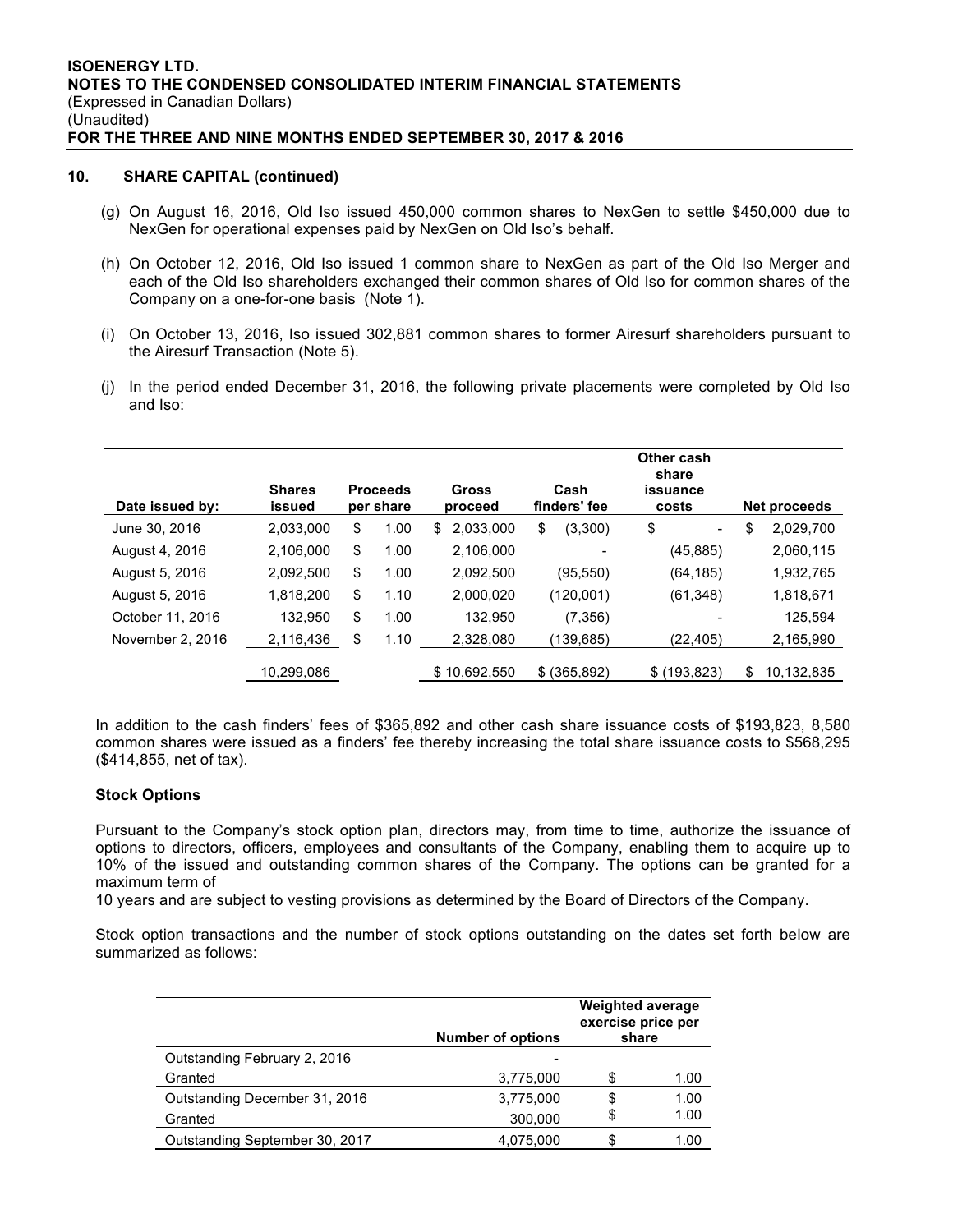# **ISOENERGY LTD. NOTES TO THE CONDENSED CONSOLIDATED INTERIM FINANCIAL STATEMENTS** (Expressed in Canadian Dollars) (Unaudited)

**FOR THE THREE AND NINE MONTHS ENDED SEPTEMBER 30, 2017 & 2016**

| Number of options exercisable | .399.999 |  | .00 |
|-------------------------------|----------|--|-----|
|-------------------------------|----------|--|-----|

#### **10. SHARE CAPITAL (continued)**

As at September 30, 2017, the Company has stock options outstanding and exercisable as follows:

| Number of<br>options | <b>Exercise</b><br>price per<br>option |      | Number of<br>options<br>exercisable |    | <b>Exercise</b><br>price per<br>option | Vestina | Remaining<br>contractual<br>life (years) | Expiry date      |
|----------------------|----------------------------------------|------|-------------------------------------|----|----------------------------------------|---------|------------------------------------------|------------------|
| 50.000               | \$                                     | 1.00 | 16.666                              | \$ | 1.00                                   | (i)     | 4.65                                     | May 25, 2022     |
| 250,000              | \$                                     | 1.00 | 83.333                              | \$ | 1.00                                   | (i)     | 4.27                                     | January 4, 2022  |
| 3,675,000            | \$                                     | 1.00 | 1.225.000                           | \$ | 1.00                                   | (i)     | 4.07                                     | October 25, 2021 |
| 100.000              | \$                                     | 1.00 | 75.000                              | \$ | 1.00                                   | (ii)    | 4.07                                     | October 24, 2021 |
| 4,075,000            | \$                                     | 1.00 | 1,399,999                           | \$ | 1.00                                   |         |                                          |                  |

(i) 1/3 annually with 1/3 vesting immediately

(ii) 25% quarterly starting one quarter after the grant date

The Company uses the Black-Scholes option pricing model to calculate the fair value of granted stock options. The model requires management to make estimates, which are subjective and may not be representative of actual results. Changes in assumptions can materially affect fair value estimates. The following weighted average assumptions were used to estimate the grant date fair values for the nine months ended September 30, 2017:

| Expected stock price volatility                |   | 88.59%   |
|------------------------------------------------|---|----------|
| Expected life of options                       |   | 5.00     |
| Risk free interest rates                       |   | 1.09%    |
| Expected dividend yield                        |   | $0.00\%$ |
| Weighted average share price                   | S | 1.00     |
| Weighted average fair value per option granted | S | 0.68     |

Share-based payments for options vested in the nine month ended September 30, 2017 amounted to \$1,143,740 of which \$840,758 was expensed to the statement of loss and comprehensive loss, and \$302,982 was capitalized to exploration and evaluation assets (Note 7). Share-based payments for options vested in the three months ended September 30, 2017 amounted to \$350,909 of which \$259,821 was expensed to the statement of loss and comprehensive loss, and \$91,088 was capitalized to exploration and evaluation assets. There were no options granted prior to September 30, 2016 and therefore the comparative amounts in the period ended September 30, 2016 were nil.

# **11. RELATED PARTY TRANSACTIONS**

Key management personnel include those persons having authority and responsibility for planning, directing and controlling the activities of the Company as a whole. The Company has determined that key management personnel consists of executive and non-executive members of the Company's Board of Directors and corporate officers.

Remuneration attributed to key management personnel for the nine months ended September 30, 2017 is summarized as follows:

|                                                             | <b>Short term</b><br>compensation |         | Share-based<br>compensation |         | Total |           |
|-------------------------------------------------------------|-----------------------------------|---------|-----------------------------|---------|-------|-----------|
| Expensed in the statement of loss and<br>comprehensive loss | \$                                | 426.825 | \$                          | 691.862 | S.    | 1.118.687 |
| Capitalized to exploration and evaluation assets            |                                   | 245.012 |                             | 266.497 |       | 511,509   |
|                                                             | S                                 | 671.837 | S                           | 958.359 |       | 1,630,196 |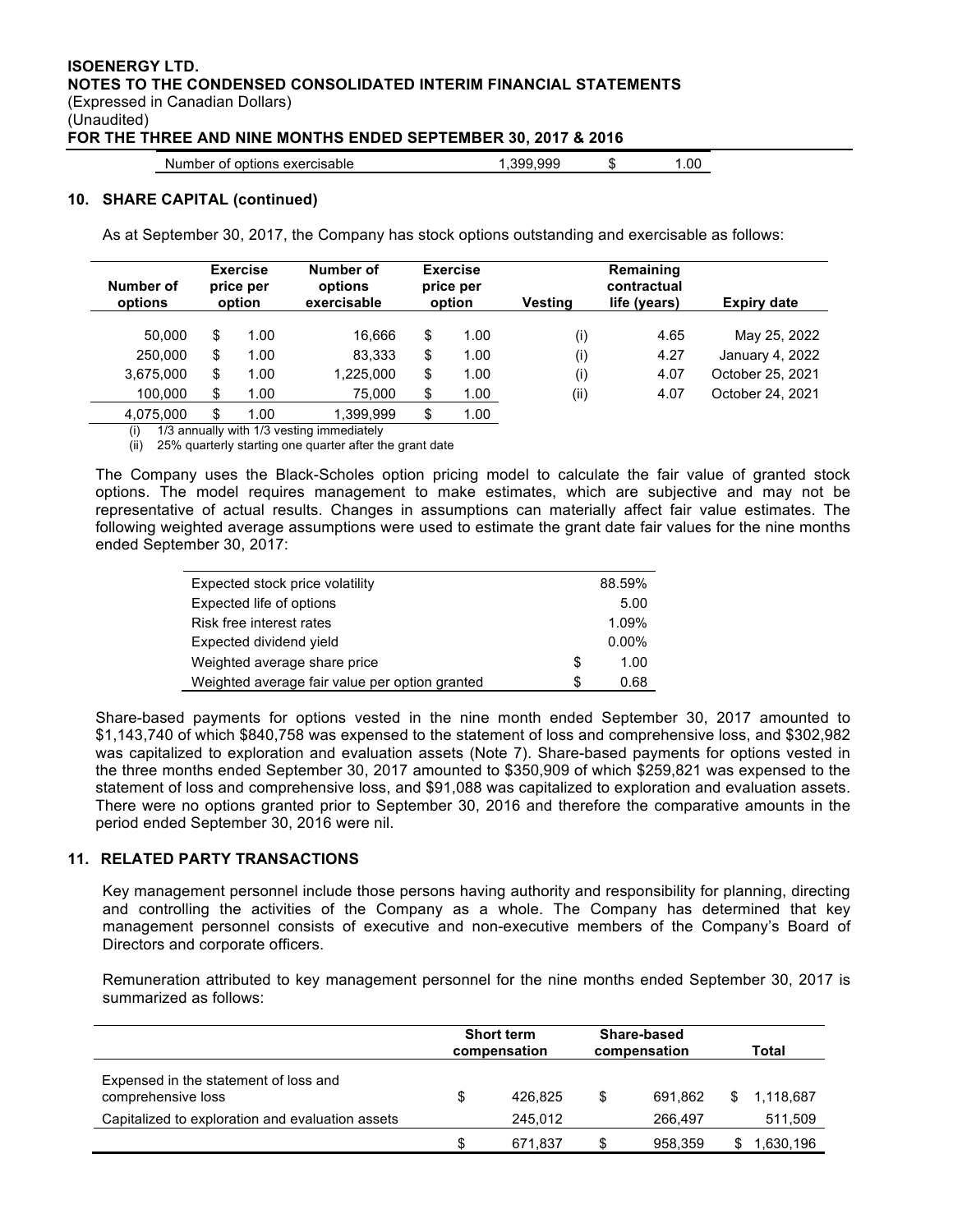As of September 30, 2017, \$nil (December 31, 2016 – \$70,012) was included in accounts payable and

# **11. RELATED PARTY TRANSACTIONS (continued)**

accrued liabilities owing to directors and officers for compensation.

In the nine months ended September 30, 2016 short-term compensation to key management personnel was \$316,377, of which \$213,509 was expensed and included in salaries and benefits on the statement of loss and comprehensive loss and \$102,868 was capitalized to exploration and evaluation assets

#### **12. CAPITAL MANAGEMENT**

The Company manages its capital structure and makes adjustments to it, based on the funds available to the Company, in order to support the acquisition, exploration and evaluation of assets. The Board of Directors does not impose quantitative return on capital criteria for management, but rather relies on the expertise of the Company's management to sustain the future development of the business.

 In the management of capital, the Company considers all types equity and is dependent on third party financing, whether through debt, equity, or other means. Although the Company has been successful in raising funds to date, there is no assurance that the Company will be successful in obtaining required financing in the future or that such financing will be available on terms acceptable to the Company.

The properties in which the Company currently has an interest are in the exploration stage. As such the Company, has historically relied on the equity markets to fund its activities. The Company will continue to assess new properties and seek to acquire an interest in additional properties if it determines that there is sufficient geologic or economic potential and if it has adequate financial resources to do so.

Management reviews its capital management approach on an on-going basis and believes that this approach, given the relative size of the Company, is reasonable. The Company is not subject to externally imposed capital requirements. There were no changes in the Company's approach to capital management during the period.

# **13. FINANCIAL INSTRUMENTS**

The Company's financial instruments consist of cash, accounts receivable, accounts payable and accrued liabilities.

The fair values of the Company's financial instruments approximate their carrying value, due to their shortterm maturities or liquidity. The Company's cash and accounts receivable are classified as loans and receivables and are initially recorded at fair value and subsequently at amortized cost with accrued interest recorded in accounts receivable.

#### **Financial instrument risk exposure**

As at September 30, 2017, the Company's financial instrument risk exposure and the impact thereof on the Company's financial instruments are summarized below:

# **(a) Credit Risk**

Credit risk is the risk that one party to a financial instrument will fail to discharge an obligation and cause the other party to incur a financial loss. As at September 30, 2017, the Company has cash on deposit with a large Canadian bank. Credit risk is concentrated as a significant amount of the Company's cash and cash equivalents is held at one financial institution. Management believes the risk of loss to be remote. The Company's accounts receivable consists of input tax credits receivable from the Government of Canada and interest accrued on cash equivalents. Accordingly, the Company does not believe it is subject to significant credit risk.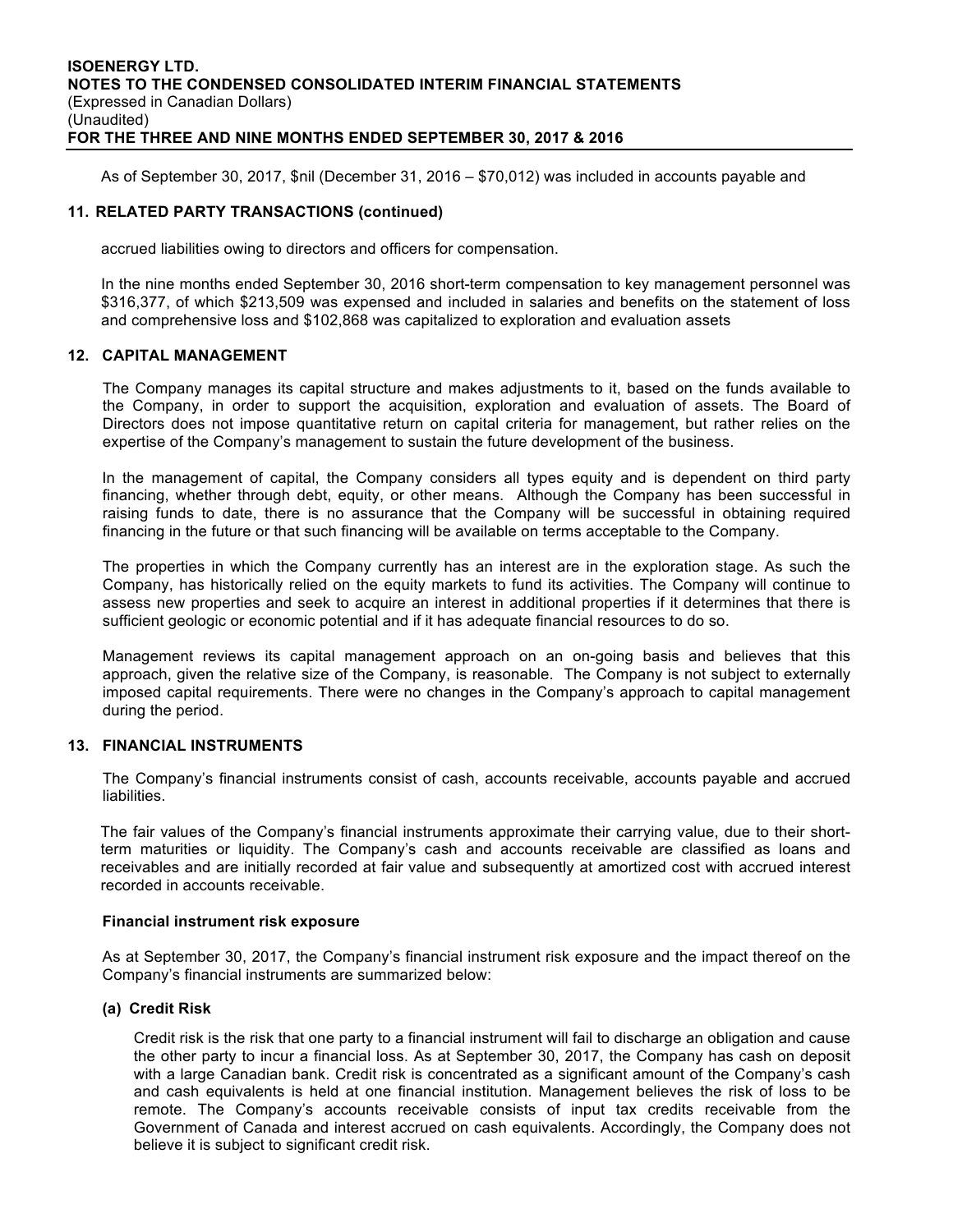#### **13. FINANCIAL INSTRUMENTS (continued)**

#### **(b) Liquidity Risk**

Liquidity risk is the risk that an entity will encounter difficulty in raising funds to meet its obligations under financial instruments. The Company manages liquidity risk by maintaining sufficient cash balances. Liquidity requirements are managed based on expected cash flows to ensure that there is sufficient capital to meet short-term obligations. As at September 30, 2017, the Company had a working capital balance of \$3,966,605, including cash of \$4,158,496.

#### **(c) Market Risk**

Market risk is the risk of loss that may arise from changes in market factors such as interest rates, foreign exchange rates and commodity and equity prices.

#### **(i) Interest Rate Risk**

Interest rate risk is the risk that the future cash flows from a financial instrument will fluctuate due to changes in market interest rates. The Company holds its cash in bank accounts that earn variable interest rates. Due to the short-term nature of these financial instruments, fluctuations in market rates do not have a significant impact on the estimated fair value of the Company's cash and cash equivalent balances as of September 30, 2017.

#### **(ii) Foreign Currency Risk**

The functional currency of the Company is the Canadian dollar. Currency transaction risk and currency translation risk is the risk that fluctuations of the Canadian dollar in relation to other currencies may impact the fair value of financial assets, liabilities and operating results. As of September 30, 2017, the Company had no financial assets or liabilities that were subject to currency translation risk. The Company maintains a Canadian dollar bank account in Canada.

#### **(iii) Price risk**

The Company is exposed to price risk with respect to commodity and equity prices. Equity price risk is defined as the potential adverse impact of movements in individual equity prices or general movements in the level of the stock market on the Company's financial performance. Commodity price risk is defined as the potential adverse impact of commodity price movements and volatilities on financial performance and economic value. Future declines in commodity prices may impact the valuation of long-lived assets. The Company closely monitors the commodity prices of uranium, individual equity movements, and the stock market.

#### **14. SEGMENT INFORMATION**

The Company operates in one reportable segment, being the acquisition, exploration and development of uranium properties. All of the Company's non-current assets are located in Canada.

# **15. SUPPLEMENTAL DISCLOSURE WITH RESPECT TO CASH FLOWS**

There was no cash paid for income tax or interest in the period ended September 30, 2016 and 2017.

Non-cash transactions in the nine months ended September 30, 2017 included:

**(a)** A non-cash transaction of \$302,982 related to share-based payments was included in exploration and evaluation assets.